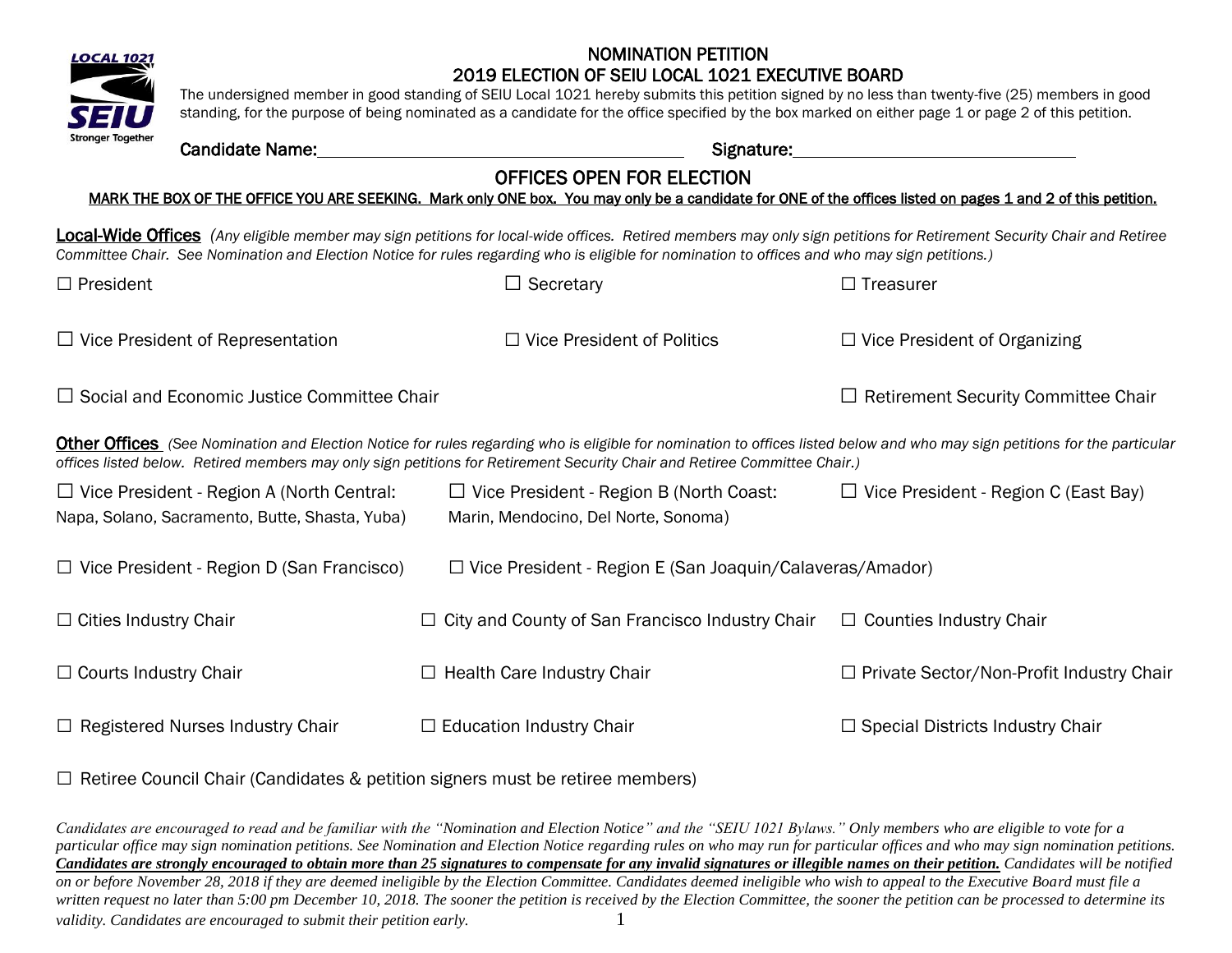

#### NOMINATION PETITION 2019 ELECTION OF SEIU LOCAL 1021 EXECUTIVE BOARD OFFICES OPEN FOR ELECTION

(Continued from Page 1)

- □ Budget & Finance Committee Region A (North Central: Napa, Solano, Sacramento, Butte, Shasta, Yuba) [2 seats]
- l. □ Budget & Finance Committee - Region B (North Coast: Marin, Mendocino, Del Norte, Sonoma) [2 seats]
- $\Box$  Budget & Finance Committee Region C (East Bay) [2 seats]
- □ Budget & Finance Committee Region D (San Francisco) [2 seats]
- □ Budget & Finance Committee Region E (San Joaquin/Calaveras/Amador [2 seats]
- $\Box$  Alameda County Area Representative [3 seats]
- $\square$  Amador County Area Representative [1 seat]
- $\Box$  Butte County Area Representative [1 seat]
- $\Box$  Calaveras County Area Representative [1 seat]
- $\Box$  Contra Costa County Area Representative [1 seat]
- $\Box$  Del Norte County Area Representative [1 seat]
- $\Box$  Marin County Area Representative [1 seat]
- $\square$  Mendocino County Area Representative [1 seat]
- $\Box$  Napa County Area Representative [1 seat]
- $\square$  Sacramento County Area Representative [1 seat]
- $\square$  San Francisco County Area Representative [3 seats]
- $\square$  San Joaquin County Area Representative [1 seat]
- $\square$  Shasta County Area Representative [1 seat]
- $\square$  Solano County Area Representative [1 seat]
- $\square$  Sonoma County Area Representative [1 seat]

## $\Box$  Yuba County Area Representative [1 seat]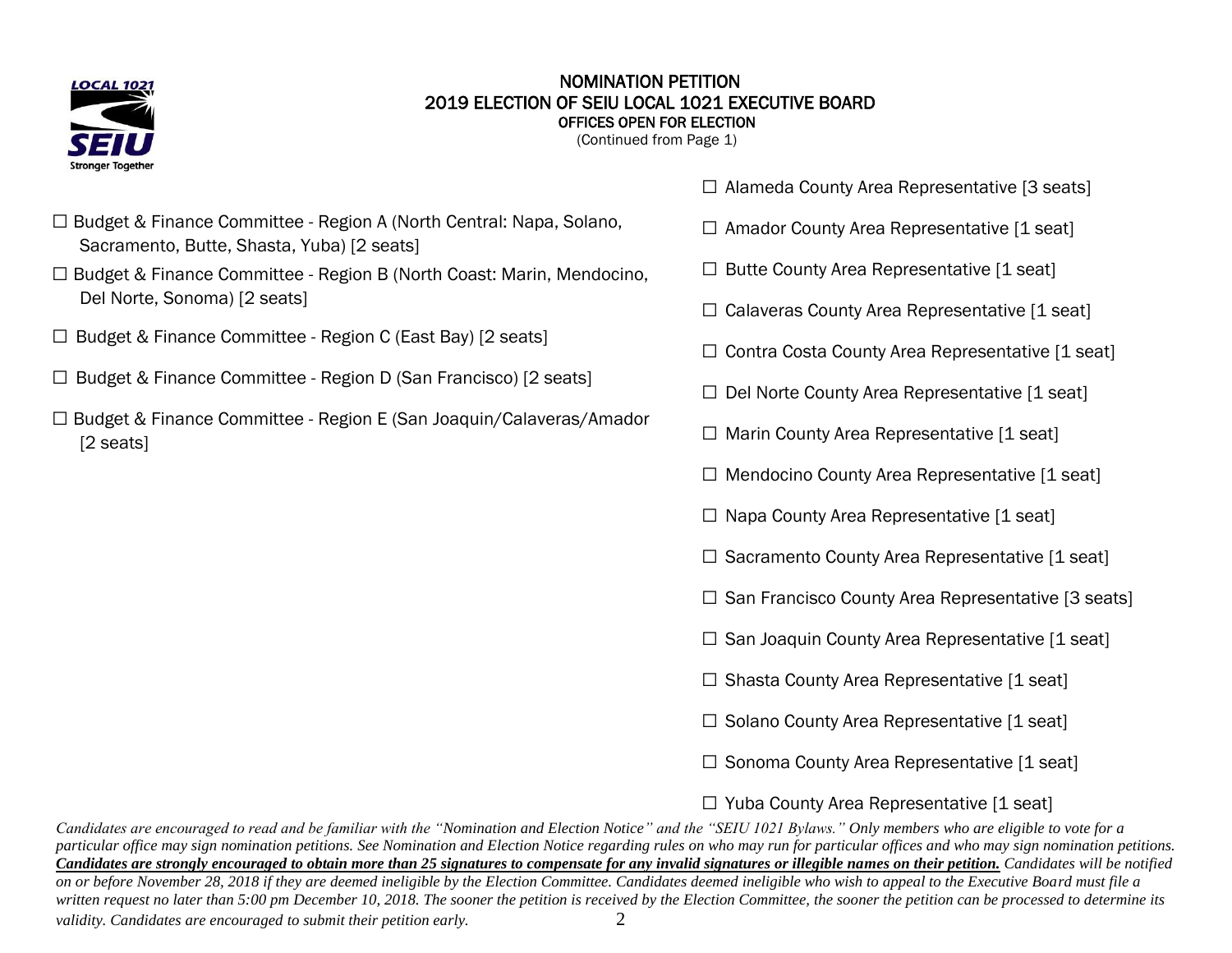

The undersigned member in good standing of SEIU Local 1021 hereby submits this petition signed by no less than twenty-five (25) members in good standing, for the purpose of being nominated as a candidate for the office specified on either page 1 or page 2 of this petition. By signing this document, the member officially accepts the nomination if s/he is found to be eligible as a candidate. In order to be valid, this original petition (not a copy) must be mailed to the SEIU Local 1021 Election Committee c/o P.O. Box 30308, Oakland, CA 94604 and received in the Local 1021 Election Committee's post office box no later than 5:00 pm November 9, 2018. Petitions must be received in the post office box and cannot be hand-delivered to a Local 1021 office. November 9, 2018 at 5:00 pm is also the receipt deadline for withdrawing nominating petitions previously submitted.

Candidate Name: Name: Name: Name: Name of the Signature: Name of the Signature: Name of the Signature: Name of the Signature: Name of the Signature: Name of the Signature: Name of the Signature: Name of the Signature: Name

# Candidate for the Office of **Example 2018 Candidate for the Office of**

|                                  |  |  |  |  |  |  | Candidate Information (please print) |  |  |  |  |  |  |  |  |  |             |  |  |  |
|----------------------------------|--|--|--|--|--|--|--------------------------------------|--|--|--|--|--|--|--|--|--|-------------|--|--|--|
| Full Legal Name:                 |  |  |  |  |  |  |                                      |  |  |  |  |  |  |  |  |  |             |  |  |  |
| First Name As Desired on Ballot: |  |  |  |  |  |  |                                      |  |  |  |  |  |  |  |  |  |             |  |  |  |
| Last Name As Desired on Ballot:  |  |  |  |  |  |  |                                      |  |  |  |  |  |  |  |  |  |             |  |  |  |
| Home Address:                    |  |  |  |  |  |  |                                      |  |  |  |  |  |  |  |  |  |             |  |  |  |
| City/State/Zip:                  |  |  |  |  |  |  |                                      |  |  |  |  |  |  |  |  |  |             |  |  |  |
| Employer:                        |  |  |  |  |  |  |                                      |  |  |  |  |  |  |  |  |  |             |  |  |  |
| Chapter/Bargaining Unit:         |  |  |  |  |  |  |                                      |  |  |  |  |  |  |  |  |  |             |  |  |  |
| Job Title or Classification:     |  |  |  |  |  |  |                                      |  |  |  |  |  |  |  |  |  |             |  |  |  |
| Worksite:                        |  |  |  |  |  |  |                                      |  |  |  |  |  |  |  |  |  |             |  |  |  |
| Shift Information:               |  |  |  |  |  |  |                                      |  |  |  |  |  |  |  |  |  |             |  |  |  |
| Home Phone:                      |  |  |  |  |  |  |                                      |  |  |  |  |  |  |  |  |  |             |  |  |  |
| Cell Phone:                      |  |  |  |  |  |  |                                      |  |  |  |  |  |  |  |  |  | Last 4 SS#: |  |  |  |
| Personal Email:                  |  |  |  |  |  |  |                                      |  |  |  |  |  |  |  |  |  |             |  |  |  |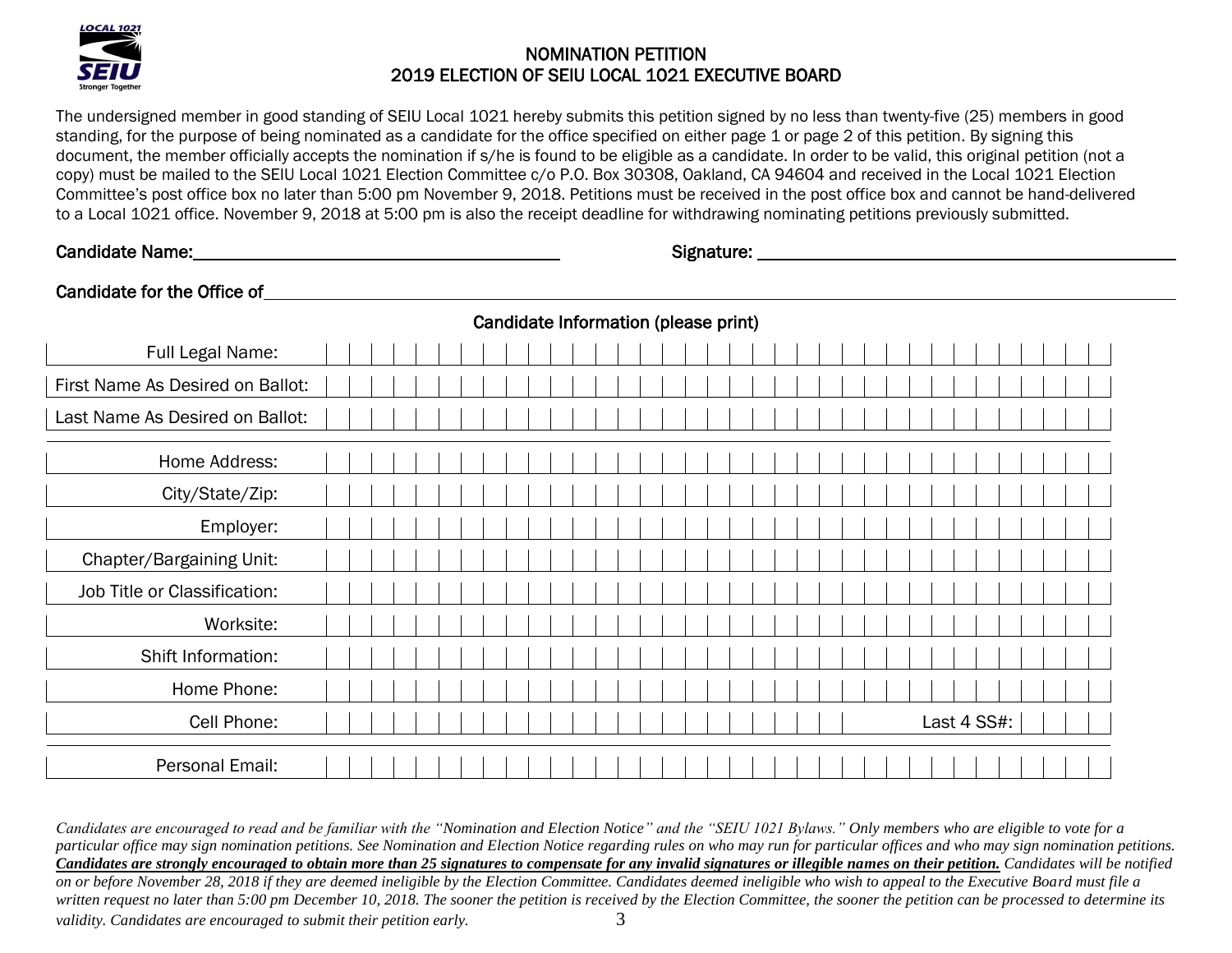

The undersigned member in good standing of SEIU Local 1021 hereby submits this petition signed by no less than twenty-five (25) members in good standing, for the purpose of being nominated as a candidate for the office specified on either page 1 or page 2 of this petition. By signing this document, the member officially accepts the nomination if s/he is found to be eligible as a candidate. In order to be valid, this original petition (not a copy) must be mailed to the SEIU Local 1021 Election Committee c/o P.O. Box 30308, Oakland, CA 94604 and received in the Local 1021 Election Committee's post office box no later than 5:00 pm November 9, 2018. Petitions must be received in the post office box and cannot be hand-delivered to a Local 1021 office. November 9, 2018 at 5:00 pm is also the receipt deadline for withdrawing nominating petitions previously submitted.

|                                                         | <b>PETITIONERS</b>                                                                                                                                                                                                                   |
|---------------------------------------------------------|--------------------------------------------------------------------------------------------------------------------------------------------------------------------------------------------------------------------------------------|
| PRINT NAME: LAST (space), FIRST (space), MIDDLE INITIAL | <b>EMPLOYER, CHAPTER or</b><br><b>BARGAINING UNIT</b><br><b>SIGNATURE:</b>                                                                                                                                                           |
|                                                         |                                                                                                                                                                                                                                      |
|                                                         | <u> 1989 - Johann Barn, fransk politik (d. 1989)</u>                                                                                                                                                                                 |
|                                                         |                                                                                                                                                                                                                                      |
|                                                         | <u> 1989 - Johann Harry Harry Harry Harry Harry Harry Harry Harry Harry Harry Harry Harry Harry Harry Harry Harry Harry Harry Harry Harry Harry Harry Harry Harry Harry Harry Harry Harry Harry Harry Harry Harry Harry Harry Ha</u> |
| 5                                                       | <u> 1990 - Johann John Stone, mars et al. (1990)</u>                                                                                                                                                                                 |
| 6                                                       | <u> 1989 - Andrea Barbara, poeta esperanto-poeta esperanto-poeta esperanto-poeta esperanto-poeta esperanto-poeta</u>                                                                                                                 |
|                                                         | <u> 1980 - Andrea Stadt, fransk politik (d. 1980)</u>                                                                                                                                                                                |
| 8                                                       |                                                                                                                                                                                                                                      |
| 9                                                       |                                                                                                                                                                                                                                      |
| 10                                                      | <u> 1999 - Jan Barnett, fransk politik (d. 1989)</u>                                                                                                                                                                                 |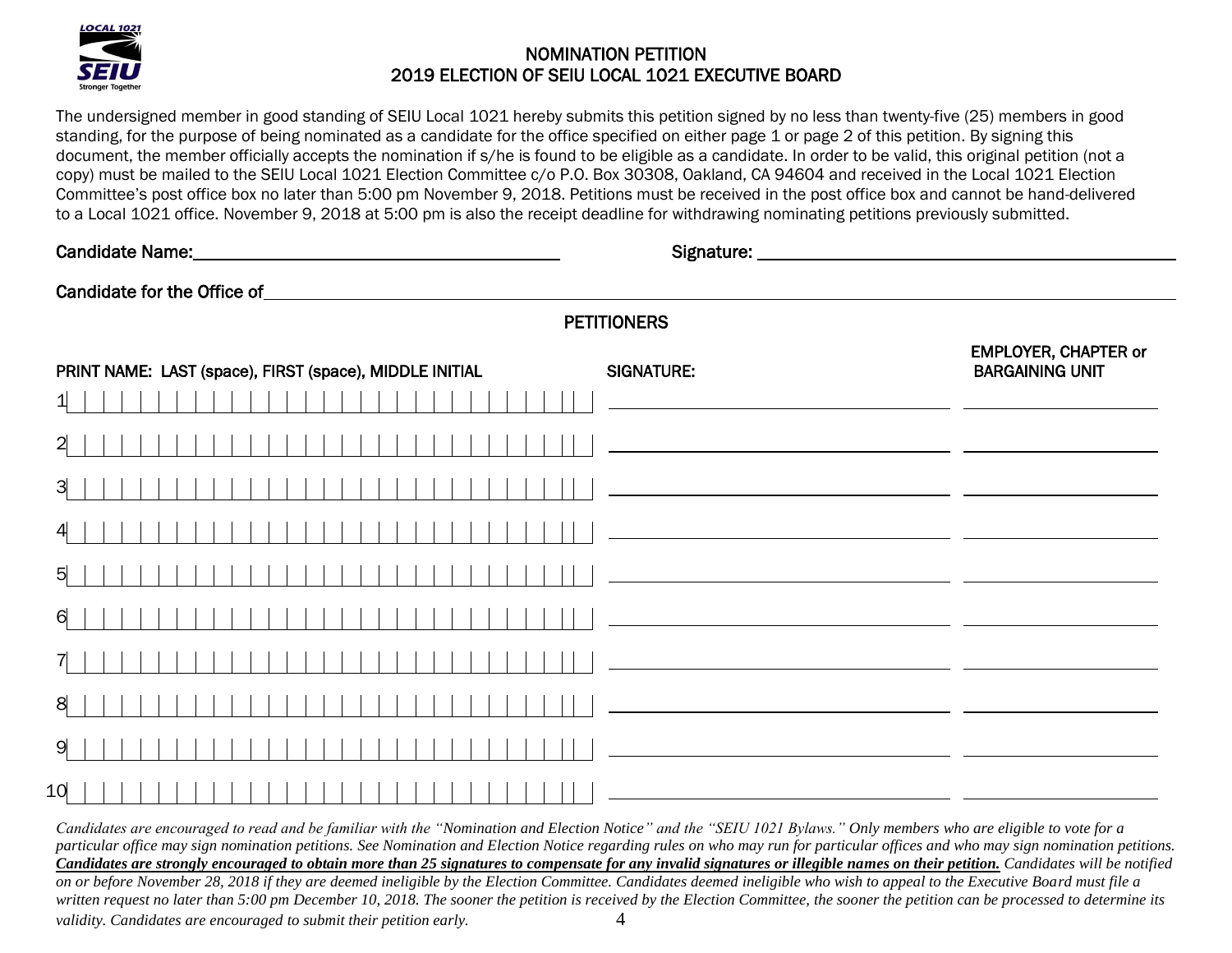

The undersigned member in good standing of SEIU Local 1021 hereby submits this petition signed by no less than twenty-five (25) members in good standing, for the purpose of being nominated as a candidate for the office specified on either page 1 or page 2 of this petition. By signing this document, the member officially accepts the nomination if s/he is found to be eligible as a candidate. In order to be valid, this original petition (not a copy) must be mailed to the SEIU Local 1021 Election Committee c/o P.O. Box 30308, Oakland, CA 94604 and received in the Local 1021 Election Committee's post office box no later than 5:00 pm November 9, 2018. Petitions must be received in the post office box and cannot be hand-delivered to a Local 1021 office. November 9, 2018 at 5:00 pm is also the receipt deadline for withdrawing nominating petitions previously submitted.

| Candidate Name: Mannel Mannel Mannel Mannel Mannel Mannel Mannel Mannel Mannel Mannel Mannel Mannel Mannel Man                                                                                                                |                                                                                                                       |
|-------------------------------------------------------------------------------------------------------------------------------------------------------------------------------------------------------------------------------|-----------------------------------------------------------------------------------------------------------------------|
| Candidate for the Office of entries and the state of the state of the state of the state of the state of the state of the state of the state of the state of the state of the state of the state of the state of the state of |                                                                                                                       |
|                                                                                                                                                                                                                               | <b>PETITIONERS</b>                                                                                                    |
| PRINT NAME: LAST (space), FIRST (space), MIDDLE INITIAL                                                                                                                                                                       | <b>EMPLOYER, CHAPTER or</b><br><b>BARGAINING UNIT</b><br><b>SIGNATURE:</b>                                            |
| 11                                                                                                                                                                                                                            |                                                                                                                       |
| 12                                                                                                                                                                                                                            |                                                                                                                       |
| 13                                                                                                                                                                                                                            | <u> 1989 - Johann Stoff, deutscher Stoff, der Stoff, der Stoff, der Stoff, der Stoff, der Stoff, der Stoff, der S</u> |
| 14                                                                                                                                                                                                                            | <u> 1989 - Johann Stoff, deutscher Stoff, der Stoff, der Stoff, der Stoff, der Stoff, der Stoff, der Stoff, der S</u> |
| 15                                                                                                                                                                                                                            | <u> 1989 - Andrea Stadt, fransk politik (d. 1989)</u>                                                                 |
| 16                                                                                                                                                                                                                            | <u> 1989 - Andrea Brand, amerikansk politik (d. 1989)</u>                                                             |
| 17                                                                                                                                                                                                                            | <u> 1989 - Johann John Stone, mars et al. (</u>                                                                       |
| 18                                                                                                                                                                                                                            | <u> 1989 - Jan Samuel Barbara, poeta estable</u>                                                                      |
| 19                                                                                                                                                                                                                            | <u> 1980 - Andrea Barbara, poeta espainiar político e a contrar a contrar a contrar a contrar a contrar a con</u>     |
| 20<br>Capitation are encouraged to read and be familiar with the "Nomination and Election Notice" and the "SEIH 1021 Bylaws" Only members who are eligible to yote for a                                                      |                                                                                                                       |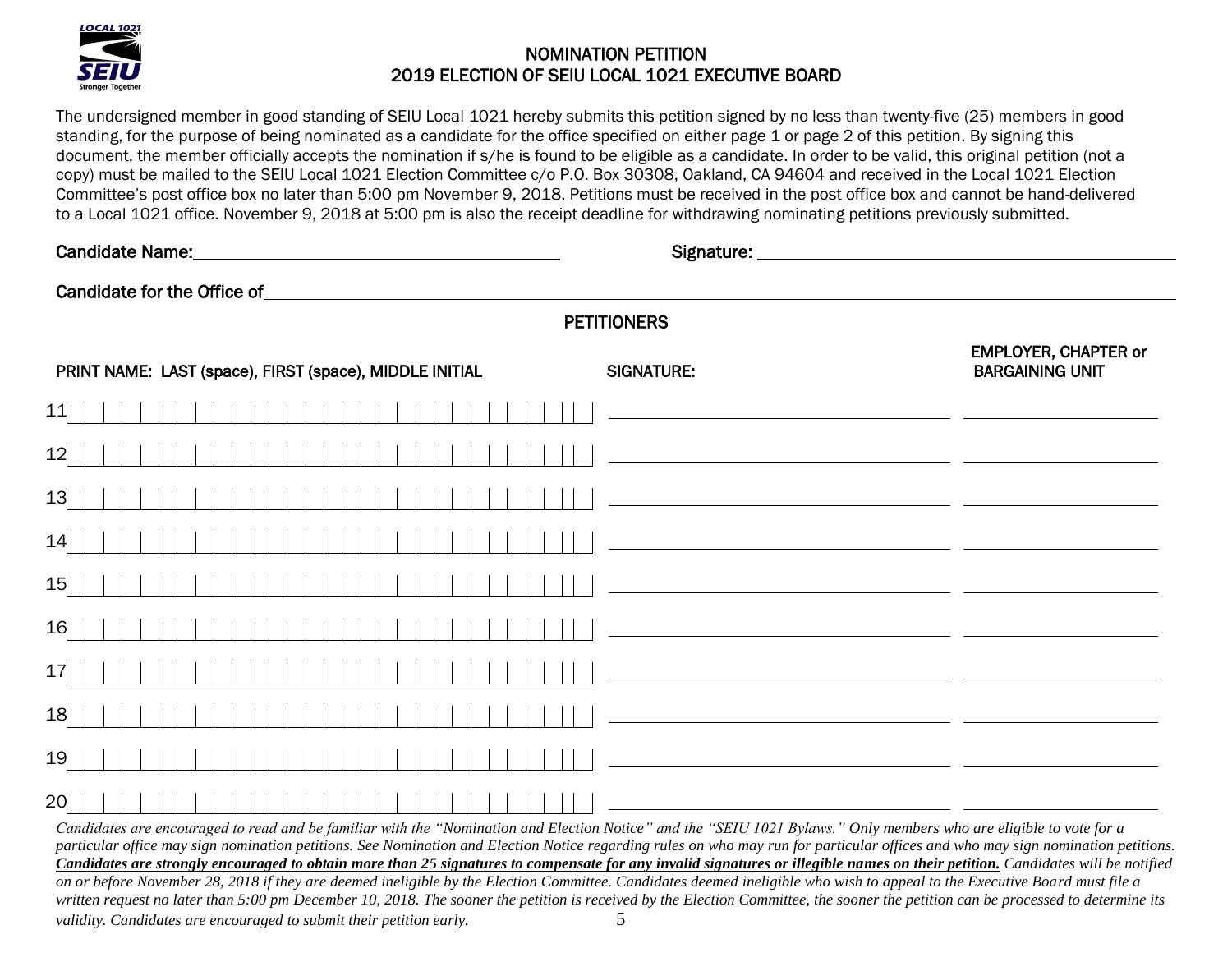

The undersigned member in good standing of SEIU Local 1021 hereby submits this petition signed by no less than twenty-five (25) members in good standing, for the purpose of being nominated as a candidate for the office specified on either page 1 or page 2 of this petition. By signing this document, the member officially accepts the nomination if s/he is found to be eligible as a candidate. In order to be valid, this original petition (not a copy) must be mailed to the SEIU Local 1021 Election Committee c/o P.O. Box 30308, Oakland, CA 94604 and received in the Local 1021 Election Committee's post office box no later than 5:00 pm November 9, 2018. Petitions must be received in the post office box and cannot be hand-delivered to a Local 1021 office. November 9, 2018 at 5:00 pm is also the receipt deadline for withdrawing nominating petitions previously submitted.

| Candidate for the Office of <u>container and the set of</u> candidate for the Office of                                                                                 |                                                                                                                        |
|-------------------------------------------------------------------------------------------------------------------------------------------------------------------------|------------------------------------------------------------------------------------------------------------------------|
|                                                                                                                                                                         | <b>PETITIONERS</b>                                                                                                     |
| PRINT NAME: LAST (space), FIRST (space), MIDDLE INITIAL                                                                                                                 | <b>EMPLOYER, CHAPTER or</b><br><b>BARGAINING UNIT</b><br><b>SIGNATURE:</b>                                             |
| 21                                                                                                                                                                      |                                                                                                                        |
| 22                                                                                                                                                                      |                                                                                                                        |
| 23                                                                                                                                                                      | <u> 1989 - Johann Barn, fransk politik (d. 1989)</u>                                                                   |
| 24                                                                                                                                                                      | <u> 1989 - Jan James James Barnett, politik eta politik eta politik eta politik eta politik eta politik eta poli</u>   |
| 25                                                                                                                                                                      | <u> 1989 - Andrea Brand, Amerikaansk politiker († 1908)</u>                                                            |
| 26                                                                                                                                                                      | <u> 1989 - Jan Samuel Barbara, poeta estas política en la provincia de la provincia de la provincia de la provinci</u> |
| 27                                                                                                                                                                      | <u> 1989 - Johann Barn, fransk politik (d. 1989)</u>                                                                   |
| 28                                                                                                                                                                      | <u> 1989 - Jan Samuel Barbara, poeta estadounidense en la contrada de la contrada de la contrada de la contrada d</u>  |
| 29                                                                                                                                                                      | <u> 1989 - Andrea Andrew Maria (h. 1989).</u>                                                                          |
| 30<br>Capidates are encouraged to read and he familiar with the "Nomination and Flection Notice" and the "SEIH 1021 Bylaws" Only members who are eligible to yote for a |                                                                                                                        |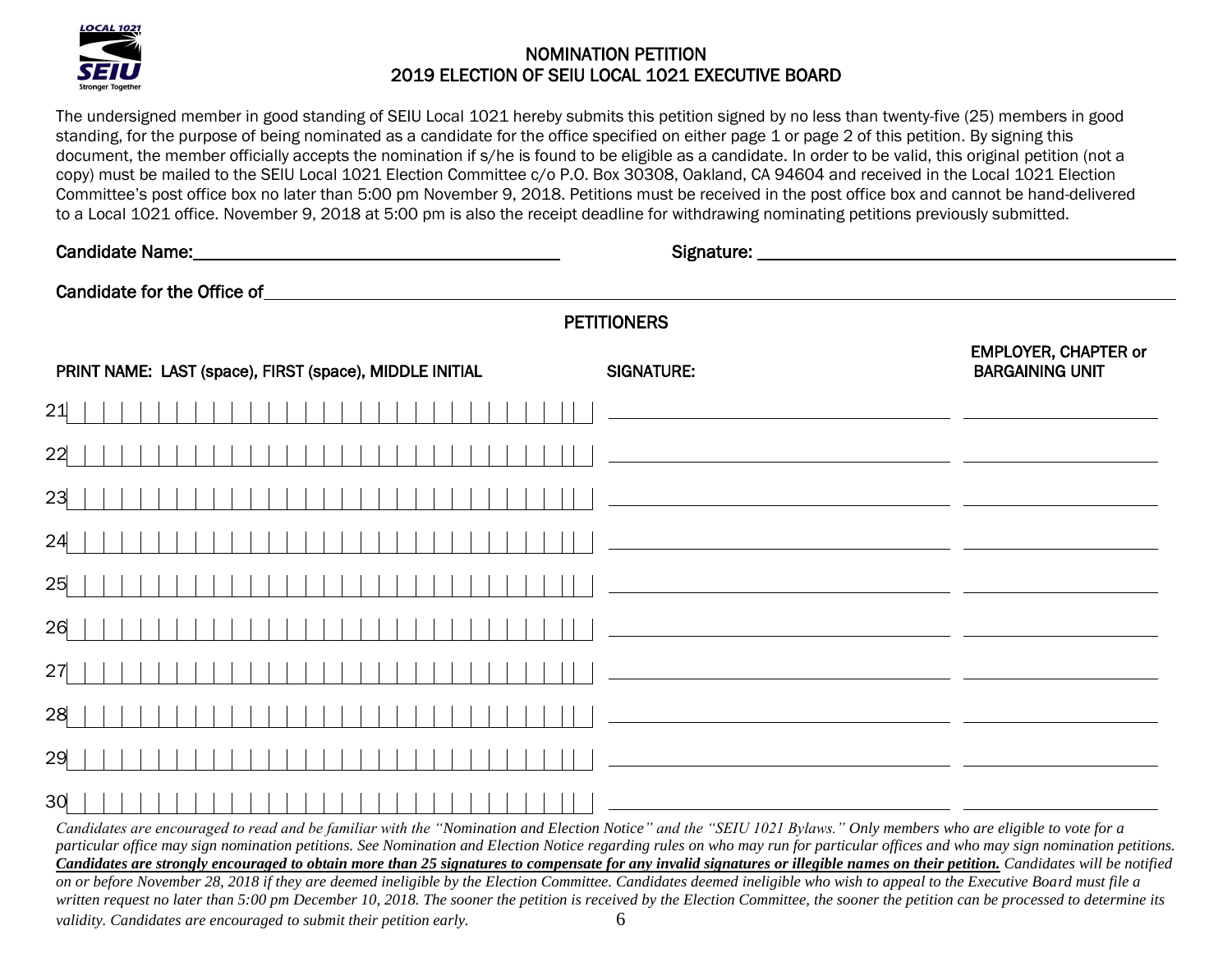

The undersigned member in good standing of SEIU Local 1021 hereby submits this petition signed by no less than twenty-five (25) members in good standing, for the purpose of being nominated as a candidate for the office specified on either page 1 or page 2 of this petition. By signing this document, the member officially accepts the nomination if s/he is found to be eligible as a candidate. In order to be valid, this original petition (not a copy) must be mailed to the SEIU Local 1021 Election Committee c/o P.O. Box 30308, Oakland, CA 94604 and received in the Local 1021 Election Committee's post office box no later than 5:00 pm November 9, 2018. Petitions must be received in the post office box and cannot be hand-delivered to a Local 1021 office. November 9, 2018 at 5:00 pm is also the receipt deadline for withdrawing nominating petitions previously submitted.

| Candidate Name: Manual According to the Candidate Name:          |                                                                                                                                                                                                                                      |
|------------------------------------------------------------------|--------------------------------------------------------------------------------------------------------------------------------------------------------------------------------------------------------------------------------------|
| Candidate for the Office of Canadian Candidate for the Office of |                                                                                                                                                                                                                                      |
|                                                                  | <b>PETITIONERS</b>                                                                                                                                                                                                                   |
| PRINT NAME: LAST (space), FIRST (space), MIDDLE INITIAL          | <b>EMPLOYER, CHAPTER or</b><br><b>SIGNATURE:</b><br><b>BARGAINING UNIT</b>                                                                                                                                                           |
| 31                                                               | <u> 1989 - Johann Barnett, fransk kongresu og forskellige og forskellige og forskellige og forskellige og forskellige og forskellige og forskellige og forskellige og forskellige og forskellige og forskellige og forskellige o</u> |
| 32                                                               | <u> 1989 - Johann Stoff, deutscher Stoff, der Stoff, der Stoff, der Stoff, der Stoff, der Stoff, der Stoff, der S</u>                                                                                                                |
| 33                                                               | <u> 1980 - Jan Samuel Barbara, margaret eta izan zituen bat zen bat zen bat zen bat zen bat zen bat zen bat zen</u>                                                                                                                  |
| 34                                                               | <u> 1989 - Johann Stone, fransk politiker (d. 1989)</u>                                                                                                                                                                              |
| 35                                                               | <u> 1989 - Johann Stoff, deutscher Stoff, der Stoff, der Stoff, der Stoff, der Stoff, der Stoff, der Stoff, der S</u>                                                                                                                |
| 36                                                               | <u> 1980 - Andrea Stadt, fransk politik (d. 1980)</u>                                                                                                                                                                                |
| 37                                                               |                                                                                                                                                                                                                                      |
| 38                                                               | <u> 1989 - Johann Barn, fransk politik (f. 1989)</u>                                                                                                                                                                                 |
| 39                                                               | <u> 1989 - Jan Samuel Barbara, margaret e</u> n 1989 - Antonio III et al. 1989 - Antonio II et al. 1989 - Antonio II e                                                                                                               |
| 40                                                               |                                                                                                                                                                                                                                      |